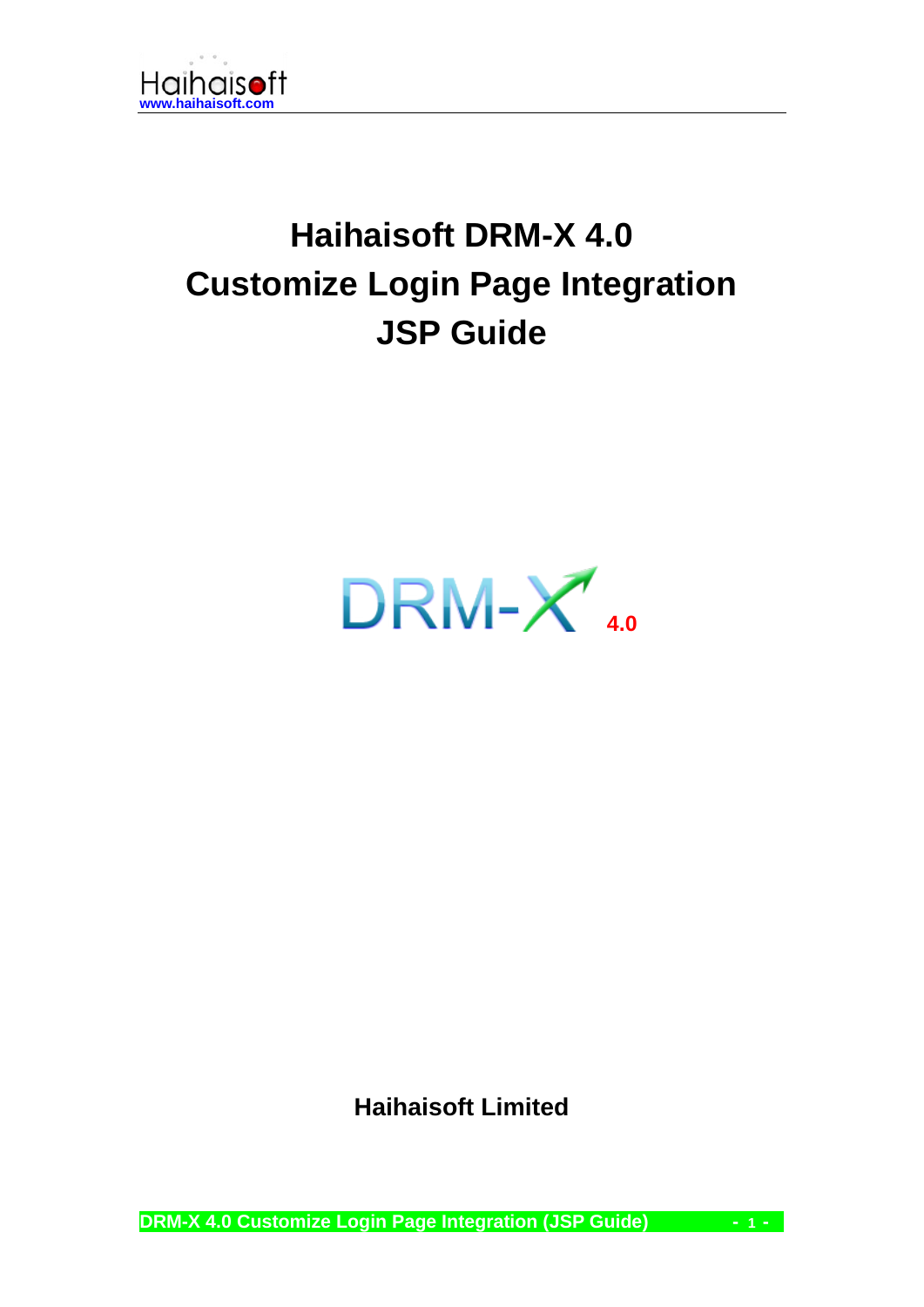# **Table of Contents**

| WHAT NECESSARY BEFORE INTEGRATION? 3                            |
|-----------------------------------------------------------------|
|                                                                 |
|                                                                 |
|                                                                 |
| STEP1. OPEN THE INDEX.PHP ON WHICH YOUR USER LOGIN OR REGISTER7 |
|                                                                 |
| STEP3. ADD THE CODE BELOW INTO THE LICSTORE. PHP PAGE. 8        |
|                                                                 |
|                                                                 |
|                                                                 |
| STEP7. PLAY YOUR CONTENTS PROTECTED BY DRM-X. 12                |
|                                                                 |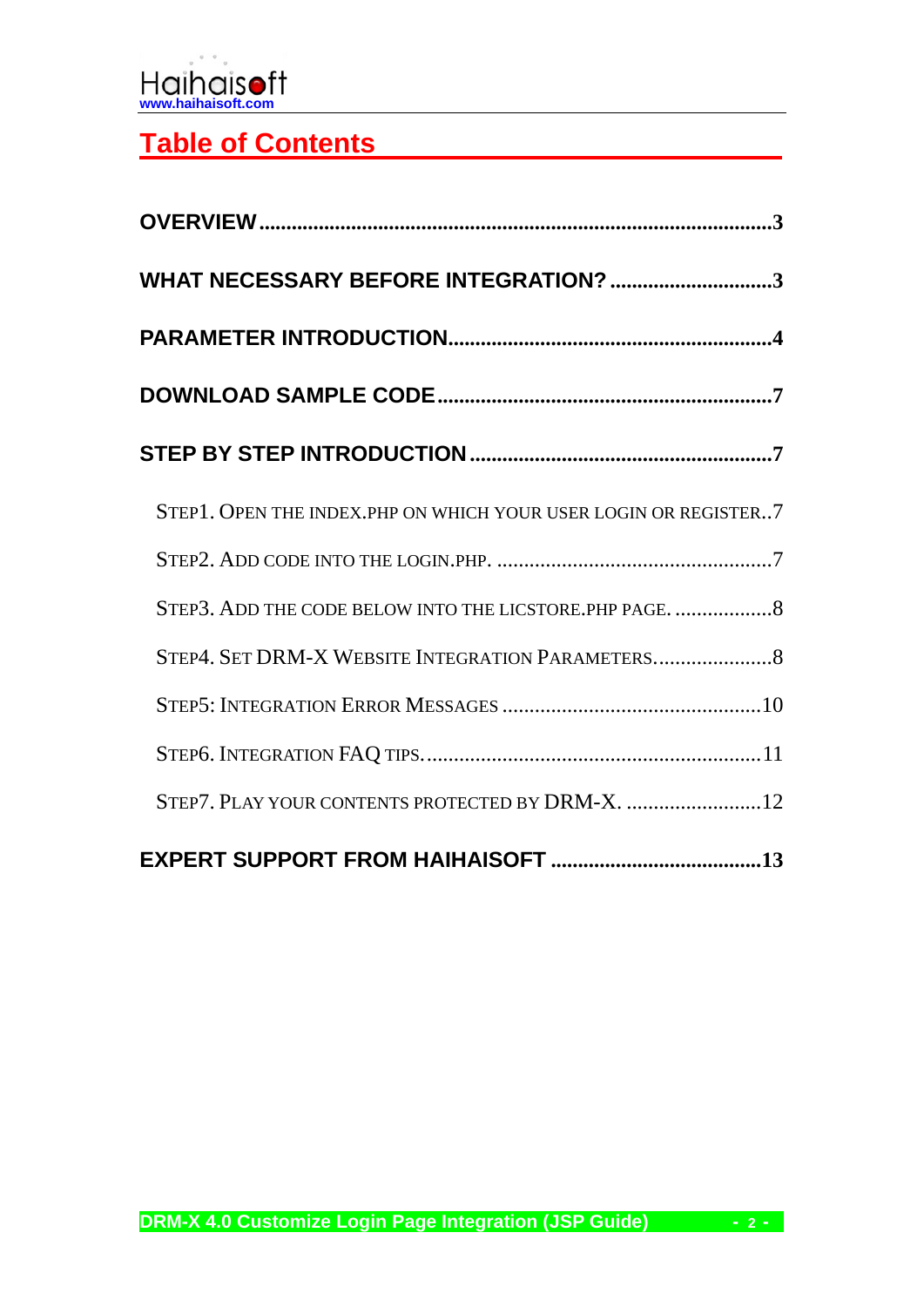## <span id="page-2-0"></span>**Overview**

After custom login page integration, your users just need to register and login on your own website. It will open your website's DRM login window when the user opens your protected content.

For the integration, you need to create a new custom login page or modify your existed login page. It requires some code work. But don't worry, very simple.

All that you need to do is to call the **getLicenseRemoteToTableWithVersion** function. You can get the details about DRM-X 4.0 XML Web Service interface by the link below: <http://4.drm-x.com/haihaisoftLicenseservice.asmx>

## <span id="page-2-1"></span>**What necessary before integration?**

#### **1. DRM-X 4.0 Account**

You need to have a DRM-X 4.0 Premier, Business or Enterprise account before you can integrate with your platform. DRM-X 4.0 personal account users can manage its users on [4.drm-x.com](http://4.drm-x.com/) instead.

Click the link below to see the DRM-X Account Comparison. <http://www.drm-x.com/Fees-Compare-4.0.aspx>

#### **2. User database, custom login page.**

You should setup a database that can store your users' information if you want to integrate with DRM-X 4.0 platform. You also need to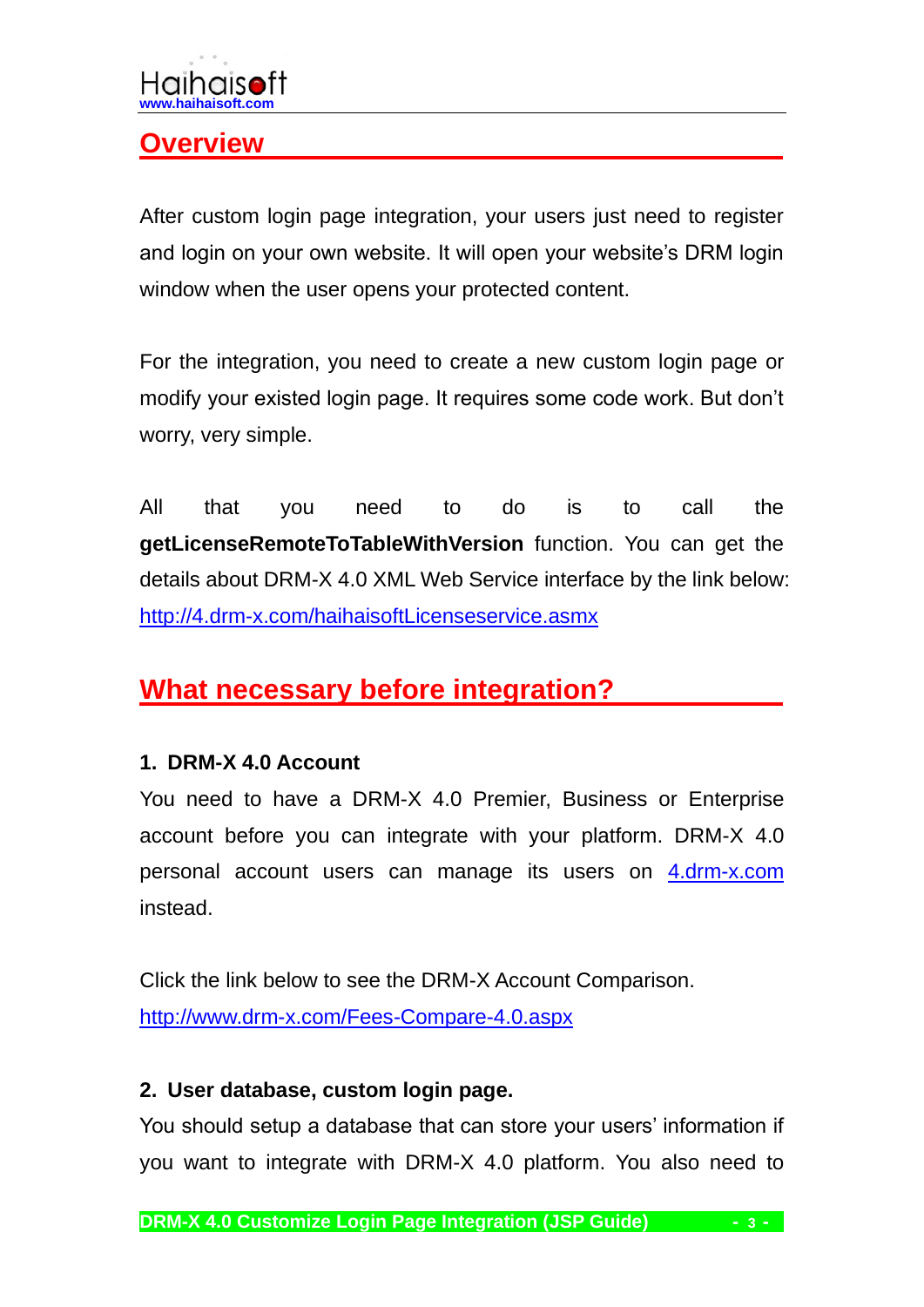<span id="page-3-0"></span>create user custom login page for your users to login.

## **Parameter Introduction**

The parameter in blue color is required field. You can set the others into 'N/A' (means empty) or enter the correct value.

- ⚫ **AdminEmail:** your login Email of DRM-X 4.0 Account.
- ⚫ **WebServiceAuthStr:** The Web Service Authenticate String for DRM-X 4.0 web service. The value you set here must be the same with the one on your DRM-X 4.0 account.

Steps to setup:

- 1. Login your DRM-X 4.0 account.
- 2. Click the **Account Settings** in the left panel and choose the **Website Integration Preferences**, as shown in the screenshot below:

|   | <b>Account Home</b>     | <b>Account Settings</b>     |                                        |
|---|-------------------------|-----------------------------|----------------------------------------|
|   | <b>User Group</b>       | <b>Account Information</b>  | Preferences                            |
|   | License Profile         | <b>Contact Information</b>  | <b>Payment Preferences</b>             |
|   | <b>Rights</b>           | <b>Change Password</b>      | <b>Currency Preferences</b>            |
|   | <b>Users</b>            | <b>Notification</b>         | <b>Website Integration Preferences</b> |
|   |                         |                             |                                        |
|   | <b>Reports</b>          | <b>Renew Service</b>        | <b>End User Settings</b>               |
| ю | <b>Account Settings</b> | Select another package here | Manage Blacklist                       |

3. Select **Custom login page integration** and enter the **Web Service Authenticate String**. As shown in the screenshot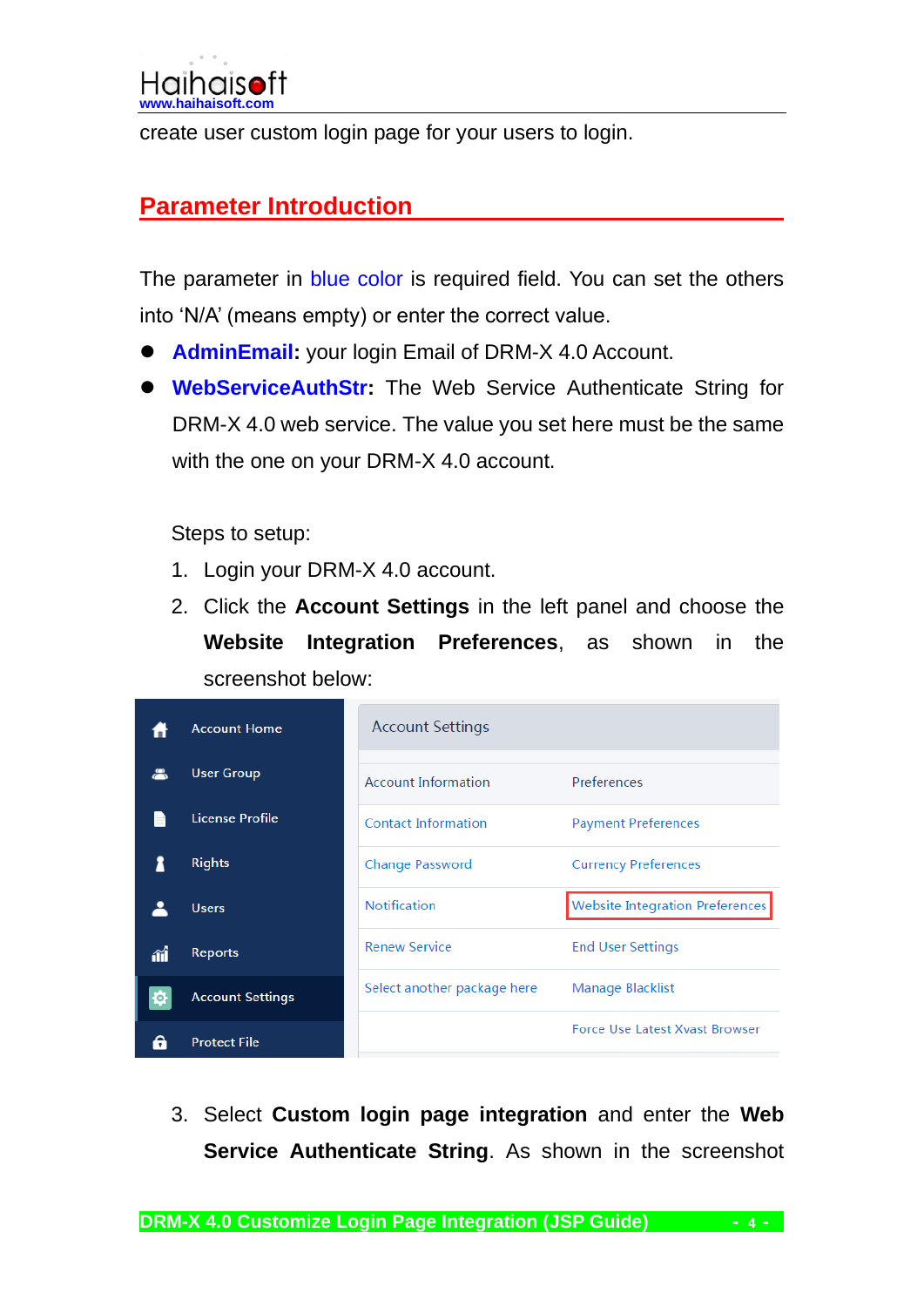

below:

| Profile - Website Integration Preferences                                                                                                                                                                                                                                                                                                                                                                                                                                                                                                                       |                                                                                                          |  |  |  |  |
|-----------------------------------------------------------------------------------------------------------------------------------------------------------------------------------------------------------------------------------------------------------------------------------------------------------------------------------------------------------------------------------------------------------------------------------------------------------------------------------------------------------------------------------------------------------------|----------------------------------------------------------------------------------------------------------|--|--|--|--|
| <b>Integration Method: Integration Help</b>                                                                                                                                                                                                                                                                                                                                                                                                                                                                                                                     |                                                                                                          |  |  |  |  |
| $\bigcirc$ Synchronize user integration                                                                                                                                                                                                                                                                                                                                                                                                                                                                                                                         | Custom login page integration                                                                            |  |  |  |  |
| Note: Synchronize user integration is synchronize your website users to DRM-X.com your user. We<br>protect the password with strong encryption. It's secure and easy. (Recommend for most users)<br>Custom login page integration is when user acquiring license, it will pop up your website DRM<br>login window to acquire license. It requires you create a new DRM login page. It requires more<br>code work. (Not Recommend, only for advanced users)<br>Please set a Web Service Authentication String for DRM-X web service (DRM-X need you provide this |                                                                                                          |  |  |  |  |
| string to access DRM-X web service.)                                                                                                                                                                                                                                                                                                                                                                                                                                                                                                                            |                                                                                                          |  |  |  |  |
| 123qwe                                                                                                                                                                                                                                                                                                                                                                                                                                                                                                                                                          |                                                                                                          |  |  |  |  |
| when acquiring license)                                                                                                                                                                                                                                                                                                                                                                                                                                                                                                                                         | Please enter License URL(Must begin with http:// or https://) (License URL is the url used by pop window |  |  |  |  |
| <b>Submit</b><br>Cancel                                                                                                                                                                                                                                                                                                                                                                                                                                                                                                                                         |                                                                                                          |  |  |  |  |

4. Click the **Submit** button below and you will get the message shown on the picture below:



GroupID: the ID of your Group created in your DRM-X 4.0 account. You can find GroupID value in Users Group of DRM-X 4.0 Account.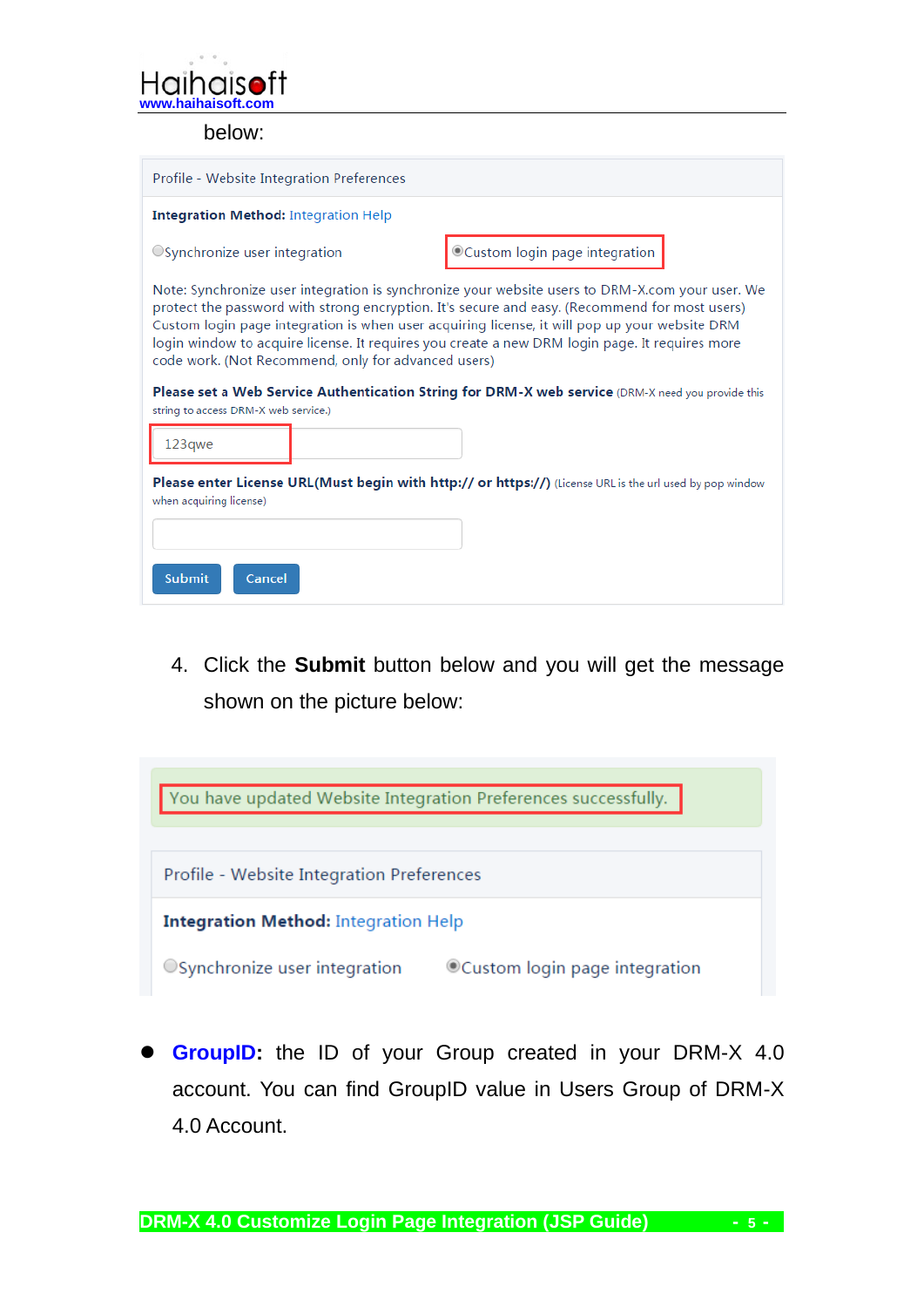

Note: in the code you just need to enter one Group ID, and the users signed up on your website will be added into group directly. You can manually change the group they belong to in your DRM-X 4.0 account if you want.

- ⚫ **UserLoginName:** the username or unique UserID in your user database.
- ⚫ **UserFullName**: The Full Name of User. This parameter is option. You can leave this UserFullName parameter to blank, or just set it value to N/A.
- **ProfileID:** the ID of the license profile you create on DRM-X 4.0. DRM-X 4.0 provides this parameter.
- ⚫ **ClientInfo:** the basic client information of your users. DRM-X 4.0 provides this parameter.
- **RightsID:** the ID of rights that you created in your DRM-X 4.0 Accounts. DRM-X 4.0 provides this parameter.
- **IP:** IP address of your user which acquire license. You must return user's correct IP address.
- **Platform:** the operating system of end user. DRM-X will return value: Windows XP, Windows Vista, Windows 7, Windows 8, Windows 10, Mac or Android, and so on.
- ⚫ **ContentType:** the type of protected content, DRM-X 4.0 will return Audio/Video or PDF.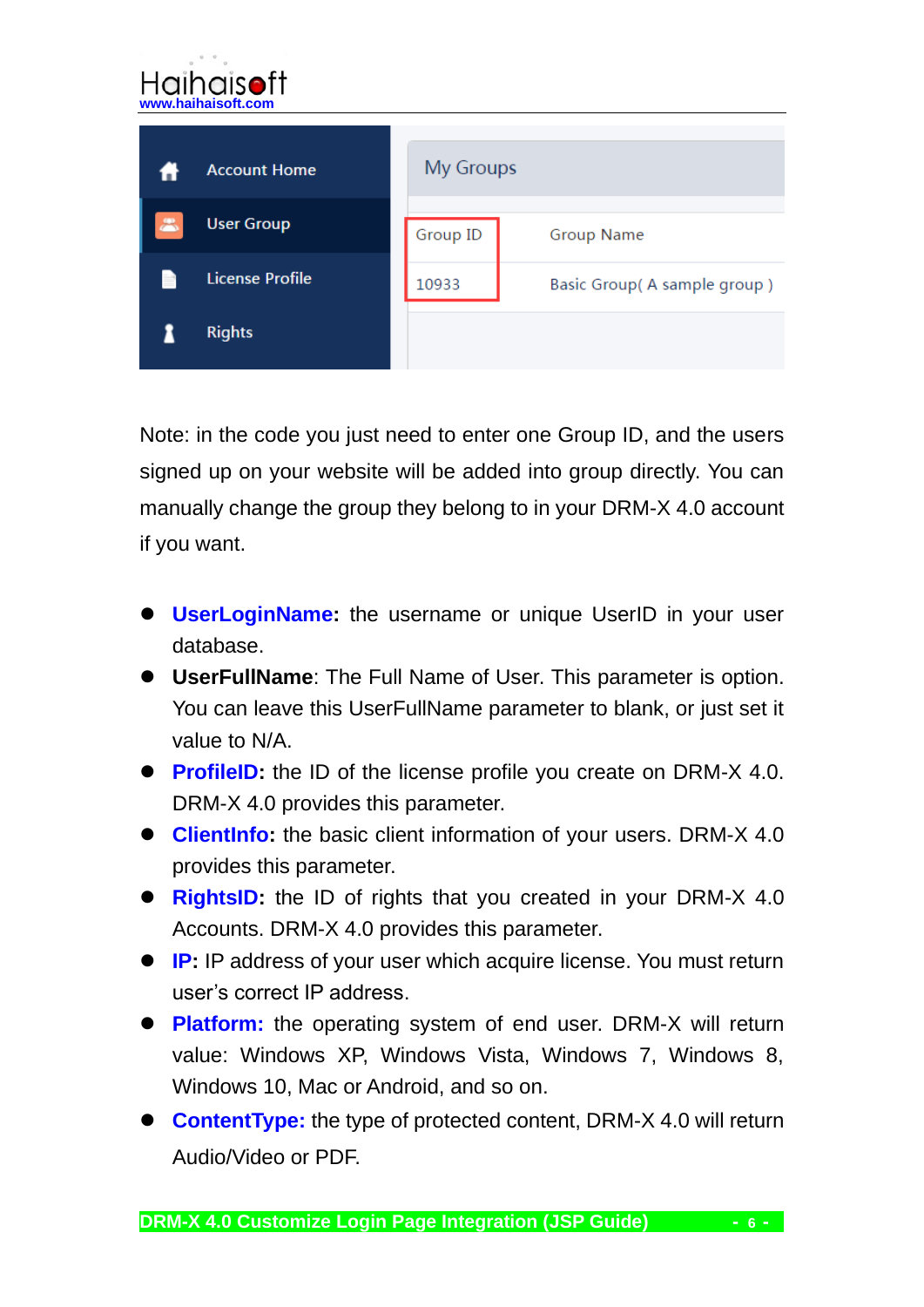

- ⚫ **Version:** Xvast browser version, DRM-X 4.0 provides this parameter.
- ⚫ **yourproductid:** the ProductID in your system, please set it in License Profile.

## <span id="page-6-0"></span>**Download Sample Code**

You can download the sample pages by clicking the link below: Standard integration code:

**[http://www.drm-x.com/download/DRM-X\\_4.0\\_Integration/DRM-X\\_](http://www.drm-x.com/download/DRM-X_4.0_Integration/DRM-X_4.0_Custom_Login_Page_Integration_JSP.zip) [4.0\\_Custom\\_Login\\_Page\\_Integration\\_JSP.zip](http://www.drm-x.com/download/DRM-X_4.0_Integration/DRM-X_4.0_Custom_Login_Page_Integration_JSP.zip)**

### <span id="page-6-1"></span>**Step by Step Introduction**

#### <span id="page-6-2"></span>**Step1. Open the login.jsp on which your user login or register.**

Set cookies to store the value of profileid, clientinfo, rightsid, yourproductid, platform, contenttype, version, return\_url. Shown the sample code below:

```
\lt \congwill provide the above value.
 session.setAttribute("ProfileID", request.getParameter(
"profileid"));
 session.setAttribute("ClientInfo", request.getParameter
("clientinfo"));
 session.setAttribute("Platform", request.getParameter("
platform"));
 session.setAttribute("ContentType", request.getParamete
r("contenttype"));
 session.setAttribute("ProductID", request.getParameter(
"yourproductid"));
```
**DRM-X 4.0 Customize Login Page Integration (JSP Guide) - 7 -**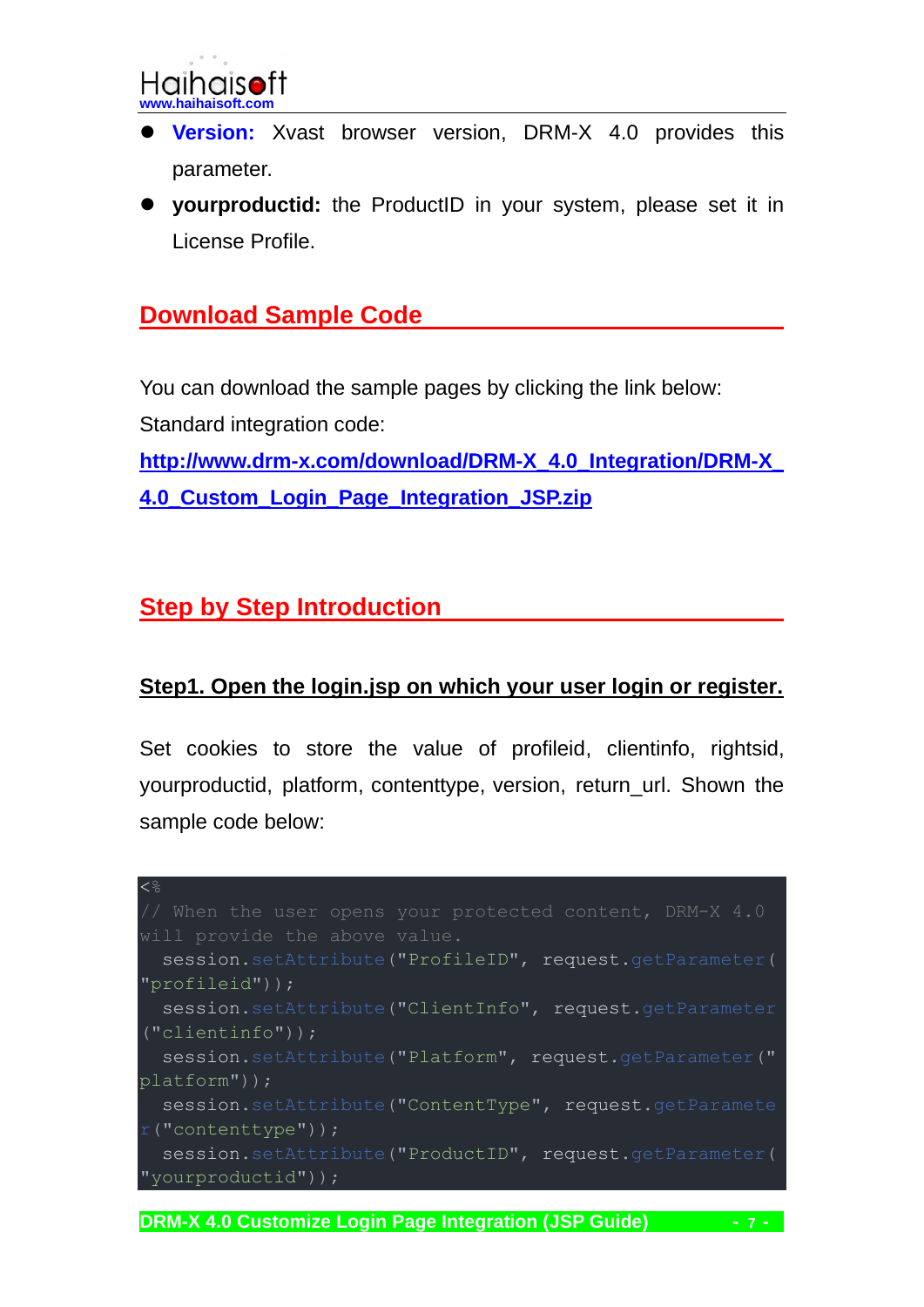## Haihais **[www.haihaisoft.com](http://www.haihaisoft.com/)**

session.setAttribute("RightsID", request.getParameter(" rightsid")); session.setAttribute("Version", request.getParameter("v ersion")); session.setAttribute("Return URL", request.getParameter ("return url")); // get the path to the current encrypted y open this URL.

### **Step2. Add code into the login.jsp or licstore.jsp.**

According to your needs, add the code to verify the user login information in this page and verify that the user has permission to open the encrypted file code. For example, after you check username & password, you may need to verify if user bought the product in your system, and then deliver license to user.

#### <span id="page-7-0"></span>**Step3. Add the code below into the licstore.jsp page.**

Please create a new page named licstore.jsp (Must be named licstore.jsp) to call the **[getLicenseRemoteToTableWithVersion](http://4.drm-x.com/haihaisoftLicenseservice.asmx?op=getLicenseRemoteToTableWithVersion)**  function.

Please refer to the sample code.

#### <span id="page-7-1"></span>**Step4. Set DRM-X 4.0 Website Integration Parameters.**

So, it will pop up the login.jsp when your users open your protected files. You can customize the page styles to your own.

Steps to setup:

1. Login your [DRM-X 4.0 account.](http://4.drm-x.com/)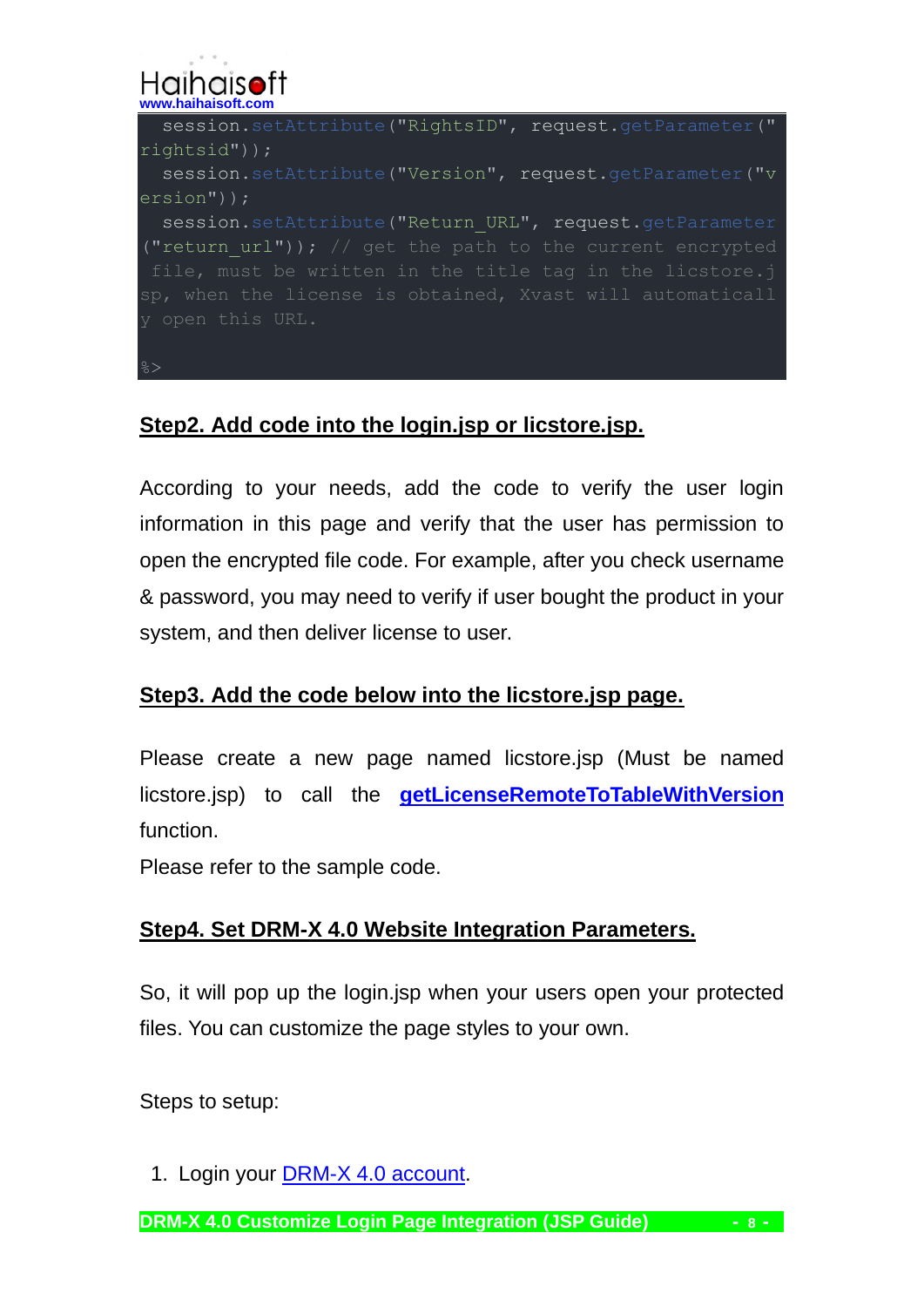ıft Haihais**c [www.haihaisoft.com](http://www.haihaisoft.com/)**

2. Click the **Account Settings** in the left panel and choose the **Website Integration Preferences**, as shown in the screenshot below:

|    | <b>Account Home</b>     | <b>Account Settings</b>     |                                        |
|----|-------------------------|-----------------------------|----------------------------------------|
|    |                         |                             |                                        |
|    | <b>User Group</b>       | <b>Account Information</b>  | Preferences                            |
|    | <b>License Profile</b>  | <b>Contact Information</b>  | <b>Payment Preferences</b>             |
|    | <b>Rights</b>           | <b>Change Password</b>      | <b>Currency Preferences</b>            |
|    | <b>Users</b>            | <b>Notification</b>         | <b>Website Integration Preferences</b> |
| íí | <b>Reports</b>          | <b>Renew Service</b>        | <b>End User Settings</b>               |
|    | <b>Account Settings</b> | Select another package here | Manage Blacklist                       |
|    |                         |                             |                                        |
|    | <b>Protect File</b>     |                             | <b>Force Use Latest Xvast Browser</b>  |

3. Select **Custom login page integration** and enter the URL of your customized page. As shown in the screenshot below: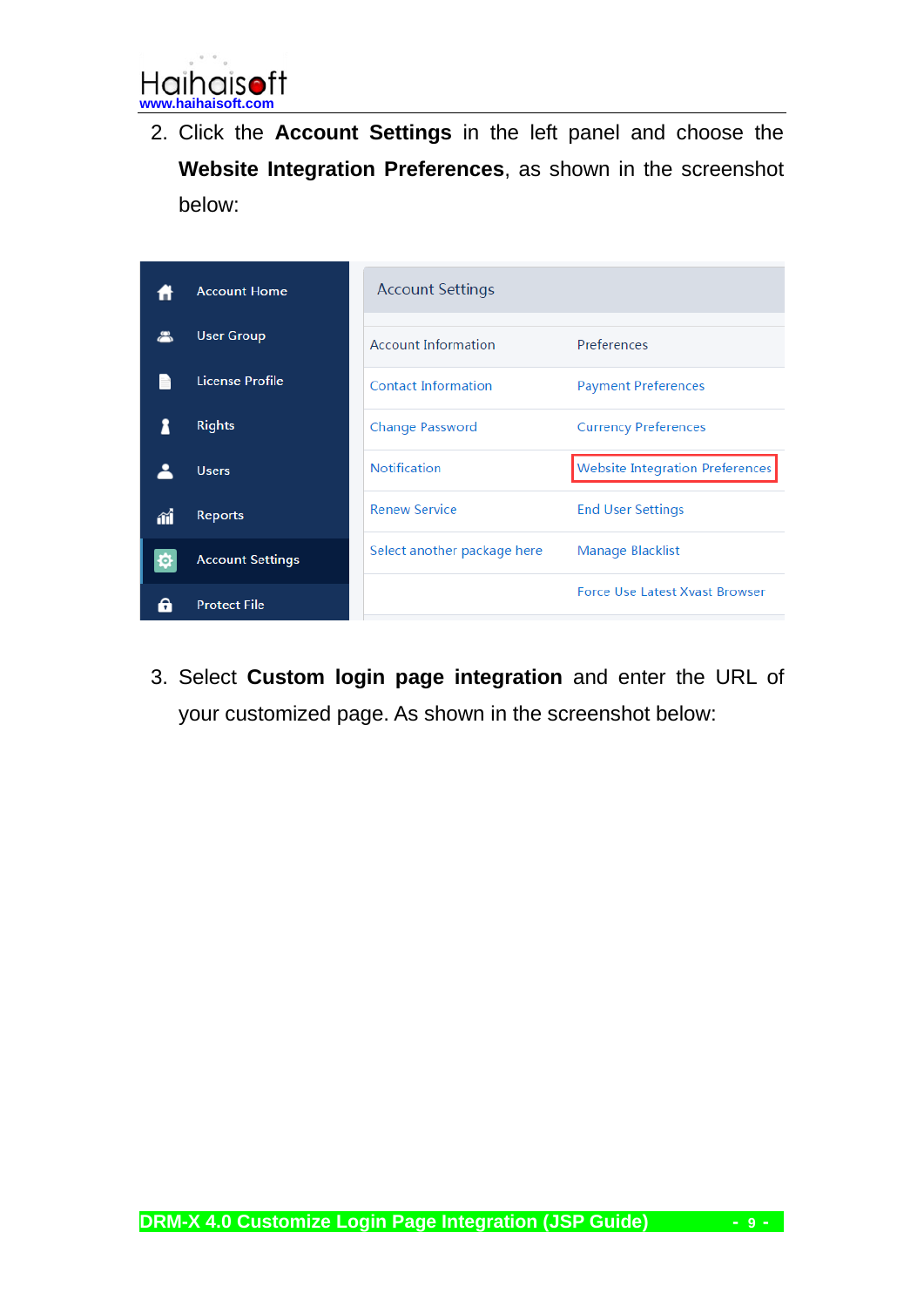| <b>Haihaisoft</b>  |  |
|--------------------|--|
|                    |  |
| www.haihaisoft.com |  |



4. Click the **Submit** button below and you will get the message shown on the picture below:



#### <span id="page-9-0"></span>**Step5: Integration Error Messages**

When you integrate DRM-X 4.0 with your website, it may return some error messages. You should write code check the returned error messages and displays the error messages properly to end users. It

**DRM-X 4.0 Customize Login Page Integration (JSP Guide)**  $\qquad \qquad$  **- 10 -**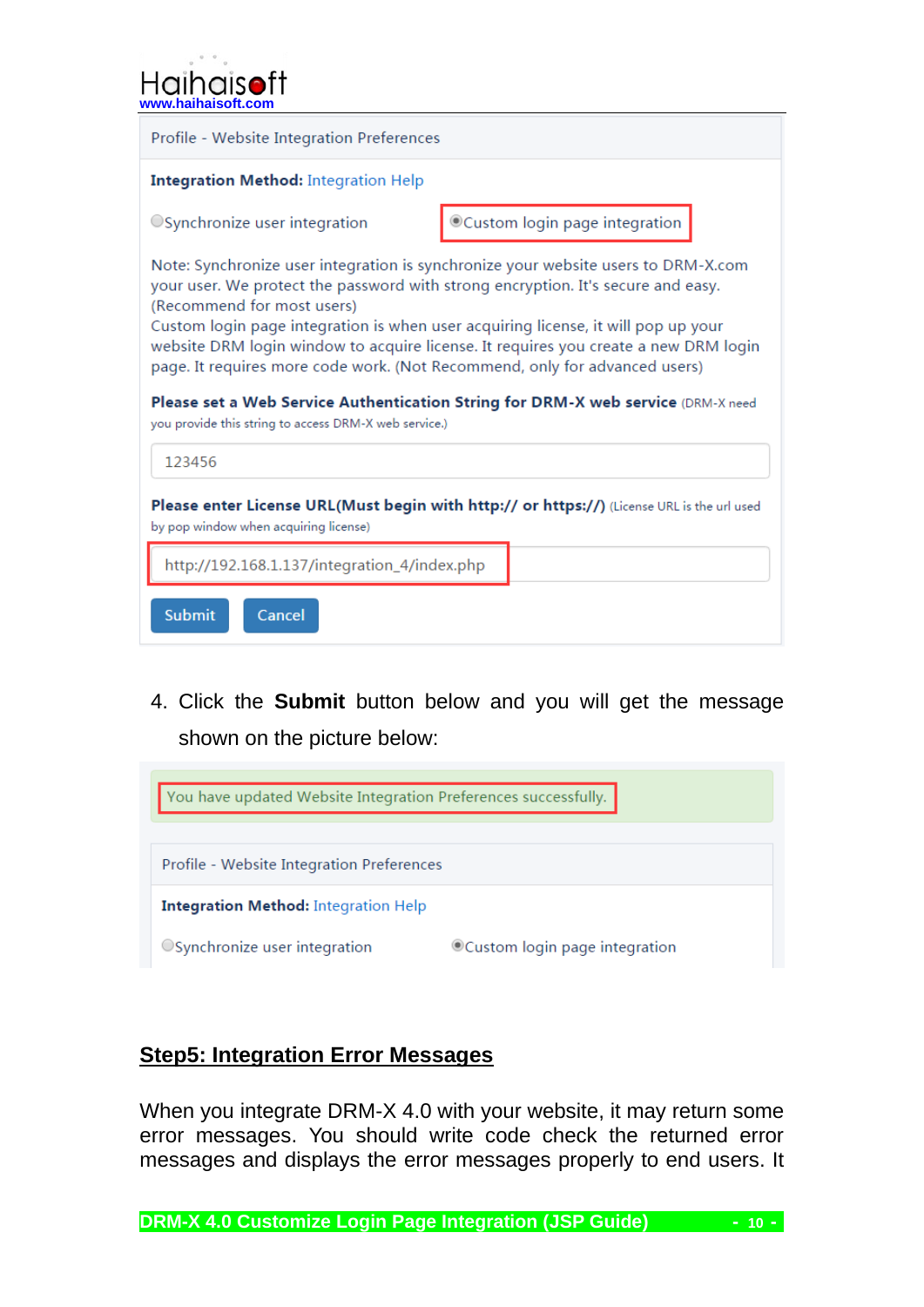Haihais **[www.haihaisoft.com](http://www.haihaisoft.com/)**

will help you and your users identify the error easily. For example: Exceed Bind Number, License Profile doesn't exists, User Group doesn't exists, License Rights doesn't exists and Rights Expired.

- 1. Content Provider has insufficient funds in DRM-X 4.0 platform. Message = "Your remain fund is not enough to pay monthly fee. Please add fund to your DRM-X account. For more information, please visit: http://www.drm-x.com" License Return "ERROR:ADMIN\_NO\_MONEY"
- 2. The Rights have expired, the expiration date is less than the current date. Message = "ERROR:RIGHTS EXPIRED" License Return "No License"
- 3. Exceeded hardware combined number Message = "Sorry, you can only acquire license in "  $\&$  AllowBindNum  $\&$  " computers. Please contact your content owner for details." License Return "ERROR:EXCEED\_BIND"
- 4. Common Returned Message

Message = "Webmaster doesn't have the User Group or you don't have permission to access this User Group. Please contact your webmaster for details."

Content provider doesn't have this user group, or you don't have permission to access to this User Group.

Message = "Webmaster doesn't have this Rights or you don't have permission to acquire this rights. Please contact your webmaster for details."

Content owner doesn't have this License Rights, or you don't have permission to acquire this Rights.

Message = "Webmaster hasn't encrypt this file or you don't have permission to acquire license. Please contact your webmaster for details."

Content owner hasn't encrypted this file (The License Profile does not exist ), or you don't have permission to acquire this License Profile.

5. Website Integration Preferences error. License Return "Your XML web service login info is not correct. Please check your AdminEmail and WebServiceAuthStr settings.".

#### <span id="page-10-0"></span>**Step6. Integration FAQ tips.**

Please don't upgrade Java in your web server before you test it locally. You have to ensure that your website and integration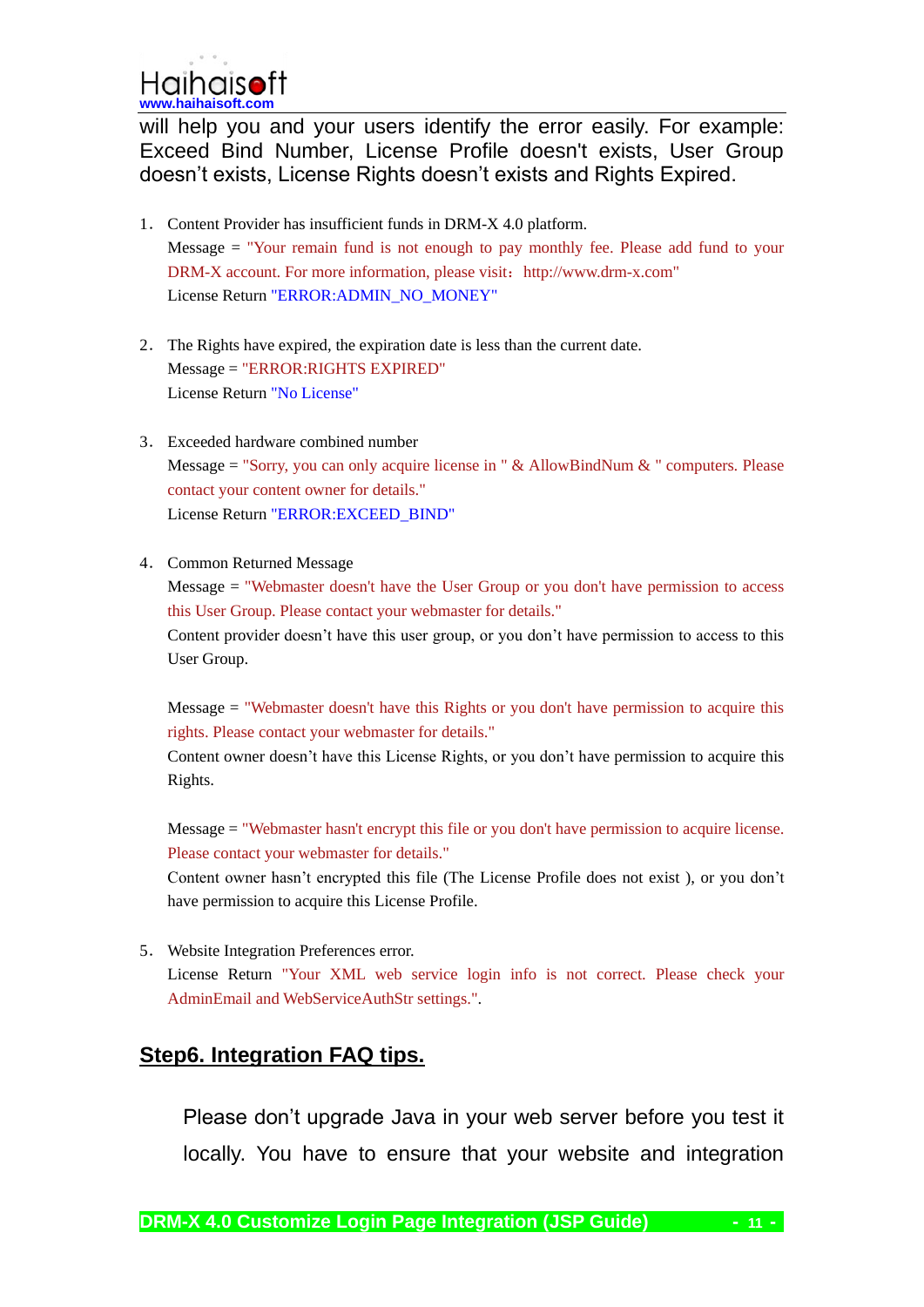code works in the latest Java environment. After you test it, then upgrade the same Java version in your web server.

### <span id="page-11-0"></span>**Step7. Open your contents protected by DRM-X 4.0.**

Congratulations! The integration has been done. When the users open your encrypted content, it will open the custom login page.